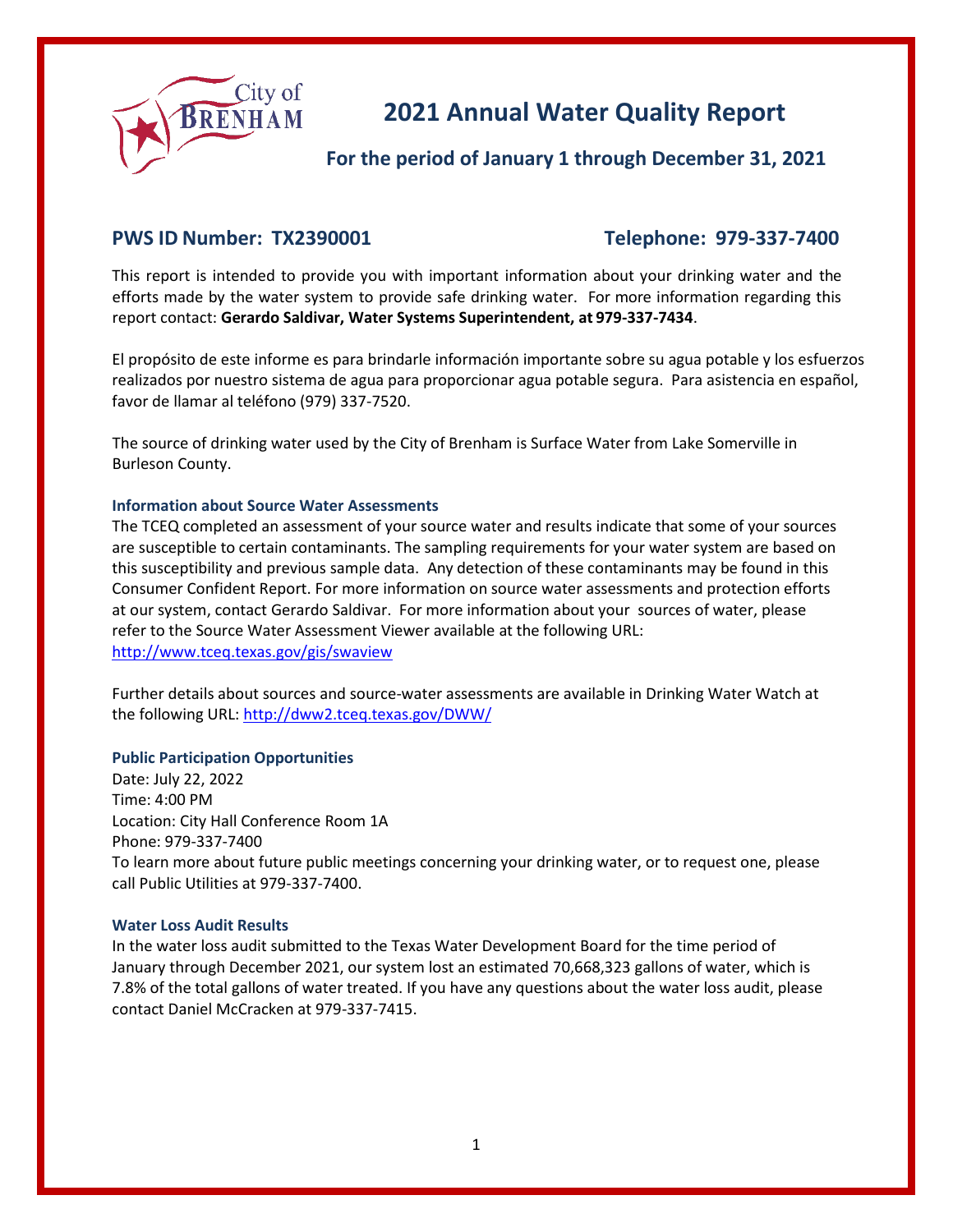#### **Sources of Drinking Water**

The sources of drinking water (both tap water and bottled water) include rivers, lakes, streams, ponds, reservoirs, springs, and wells. As water travels over the surface of the land or through the ground, it dissolves naturally occurring minerals and, in some cases, radioactive material, and can pick up substances resulting from the presence of animals or from human activity.

Drinking water, including bottled water, may reasonably be expected to contain at least small amounts of some contaminants. The presence of contaminants does not necessarily indicate that water poses a health risk. More information about contaminants and potential health effects can be obtained by calling the EPAs Safe Drinking Water Hotline at 800-426-4791.

Contaminants that may be present in source water include:

- Microbial contaminants, such as viruses and bacteria, which may come from sewage treatment plants, septic systems, agricultural livestock operations, and wildlife.
- Inorganic contaminants, such as salts and metals, which can be naturally occurring or result from urban storm water runoff, industrial or domestic wastewater discharges, oil and gas production, mining, or farming.
- Pesticides and herbicides, which may come from a variety of sources such as agriculture, urban storm water runoff, and residential uses.
- Organic chemical contaminants, including synthetic and volatile organic chemicals, which are byproducts of industrial processes and petroleum production, and can also come from gas stations, urban storm water runoff, and septic systems.
- Radioactive contaminants, which can be naturally occurring or be the result of oil and gas production and mining activities.

In order to ensure that tap water is safe to drink, EPA prescribes regulations which limit the amount of certain contaminants in water provided by public water systems. FDA regulations establish limits for contaminants in bottled water which must provide the same protection for public health.

Contaminants may be found in drinking water that may cause taste, color, or odor problems. These types of problems are not necessarily causes for health concerns. For more information on taste, odor, or color of drinking water, please contact Gerardo Saldivar at 956-433-6596.

If present, elevated levels of lead can cause serious health problems, especially for pregnant women and young children. Lead in drinking water is primarily from materials and components associated with service lines and home plumbing. We are responsible for providing high quality drinking water, but we cannot control the variety of materials used in plumbing components. When your water has been sitting for several hours, you can minimize the potential for lead exposure by flushing your tap for 30 seconds to 2 minutes before using water for drinking or cooking. If you are concerned about lead in your water, you may wish to have your water tested. Information on lead in drinking water, testing methods, and steps you can take to minimize exposure is available from the Safe Drinking Water Hotline or at:

<http://www.epa.gov/safewater/lead>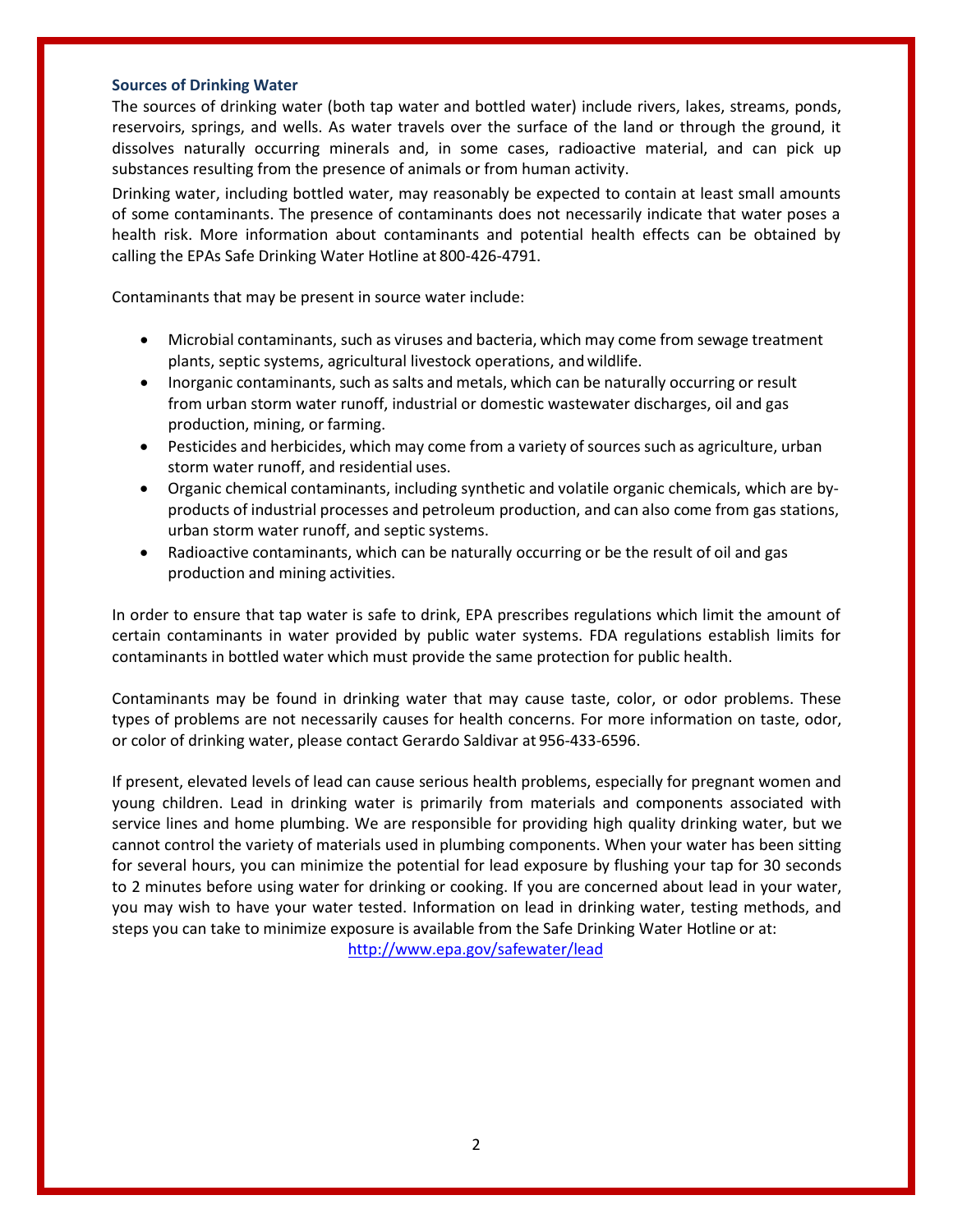#### **SPECIAL NOTICE FOR THE ELDERLY, INFANTS, AND IMMUNO-COMPROMISED PERSONS**

*You may be more vulnerable than the general population to certain microbial contaminants, such as Cryptosporidium, in drinking water. Infants, some elderly, or immunocompromised persons such as those undergoing chemotherapy for cancer; persons who have undergone organ transplants; those who are undergoing treatment with steroids; and people with HIV/AIDS or other immune system disorders, can be particularly at risk from infections. You should seek advice about drinking water from your physician or health care provider. Additional guidelines on appropriate means to lessen the risk of infection by Cryptosporidium are available from the Safe Drinking Water Hotline at 800-426- 4791.*

#### **Water Quality Test Results**

#### **Definitions & Abbreviations**

The following tables contain scientific terms and measures, some of which may require explanation.

**Action Level**: The concentration of a contaminant which, if exceeded, triggers treatment or other requirements which a water system must follow.

**Action Level Goal (ALG)**: The level of a contaminant in drinking water below which there is no known or expected risk to health. ALGs allow for a margin of safety.

**Avg.**: Regulatory compliance with some MCLs are based on running annual average of monthly samples.

**Level 1 Assessment**: A study of the water system to identify potential problems and determine (if possible) why total coliform bacteria have been found in our water system.

**Level 2 Assessment**: A very detailed study of the water system to identify potential problems and determine (if possible) why an E.Coli MCL violation has occurred and/or why total coliform bacteria have been found in our water system on multiple occasions.

**Maximum Contaminant Level or MCL**: The highest level of a contaminant that is allowed in drinking water. MCLs are set as close to the MCLGs as feasible using the best available treatment technology.

**Maximum Contaminant Level Goal or MCLG**: The level of a contaminant in drinking water below which there is no known or expected risk to health. MCLGs allow for a margin of safety.

**Maximum Residual Disinfectant Level or MRDL**: The highest level of disinfectant allowed in drinking water. There is convincing evidence that addition of a disinfectant is necessary for control of microbial contaminants.

**Maximum Residual Disinfectant Level Goal or MRDLG**: The level of a drinking water disinfectant below which there is no known or expected risk to health. MRDLGs do not reflect the benefits of the use of disinfectants to control microbial contamination.

**MFL**: million fibers per liter (a measure of asbestos).

**mrem**: millirems per year (a measure of radiation absorbed by the body)

**na**: not applicable

**NTU**: nephelometric turbidity units (a measure of turbidity).

**pCi/L**: picocuries per liter (a measure of radioactivity).

**ppb**: micrograms per liter or parts per billion – or one ounce in 7,350,000 gallons of water.

**ppm**: milligrams per liter or parts per million – or one ounce in 7,350 gallons of water.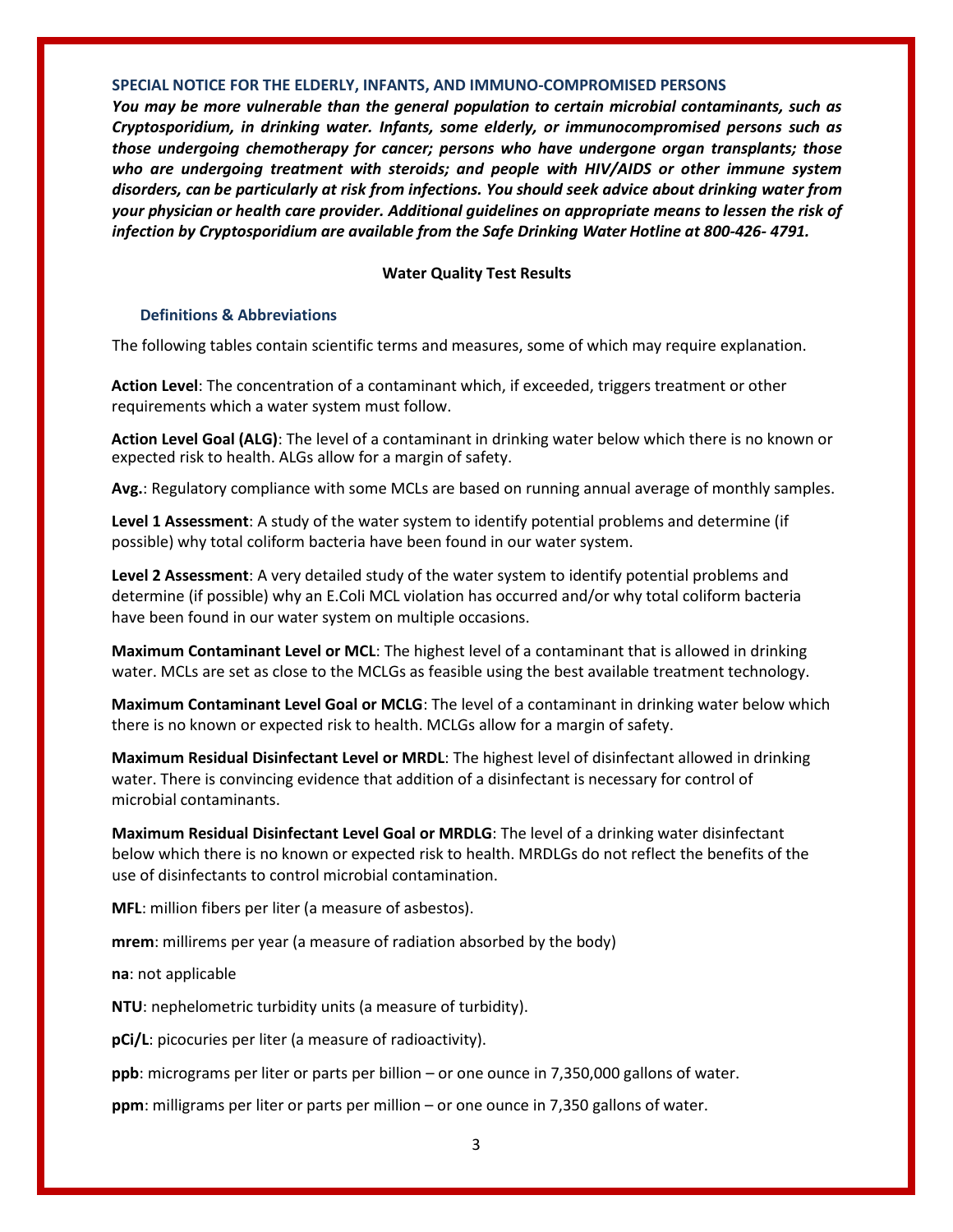**ppq**: parts per quadrillion, or pictograms per liter (pg/L).

**ppt**: parts per trillion, or nanograms per liter (ng/L).

**Treatment Technique or TT**: A required process intended to reduce the level of a contaminant in drinking water.

#### **2021 Regulated Contaminants Detected**

#### **Coliform Bacteria**

| <b>Maximum</b><br><b>Contaminant</b><br><b>Level Goal</b> | <b>Total Coliform</b><br><b>Maximum</b><br><b>Contaminant</b><br>Level | <b>Highest Number</b><br>of Positive<br><b>Samples</b> | <b>Fecal Coliform or   Total Number of</b><br>E. Coli Maximum   Positive E. Coli or   Violation  <br><b>Contaminant</b><br>Level | <b>Fecal Coliform</b><br><b>Samples</b> |   | <b>Likely Source of</b><br><b>Contamination</b> |
|-----------------------------------------------------------|------------------------------------------------------------------------|--------------------------------------------------------|----------------------------------------------------------------------------------------------------------------------------------|-----------------------------------------|---|-------------------------------------------------|
|                                                           | 1 positive<br>monthly sample.                                          | 0                                                      | 1 positive<br>monthly sample.                                                                                                    | 0                                       | N | Naturally present in the<br>environment.        |

#### **Lead and Copper**

| <b>Substance</b> | Date<br><b>Sampled</b> | <b>MCLG</b> | <b>Action</b><br>Level (AL) | 90th<br><b>Percentile</b> | # Sites<br><b>Over AL</b> | <b>Units</b> | <b>Violation</b> | <b>Likely Source of Contamination</b>                                                                         |
|------------------|------------------------|-------------|-----------------------------|---------------------------|---------------------------|--------------|------------------|---------------------------------------------------------------------------------------------------------------|
| Copper           | 7/31/19                | 1.3         | 1.3                         | 0.011                     | 0                         | ppm          | N                | Erosion of natural deposits; Leaching<br>from wood preservatives; Corrosion of<br>household plumbing systems. |
| Lead             | 7/31/19                | 0           | 15                          | 0                         | 0                         | ppb          | Ν                | Corrosion of household plumbing<br>systems; Erosion of natural deposits.                                      |

#### **Total Organic Carbon**

The percentage of Total Organic Carbon (TOC) removal was measured each month and the system met all TOC removal requirements set, unless a TOC violation is noted in the violations section.

#### **Turbidity**

Turbidity is a measurement of the cloudiness of the water caused by suspended particles. We monitor it because it is a good indicator of water quality and the effectiveness of our filtration.

| <b>Turbidity</b>               | Limit (Treatment Technique) | <b>Level Detected</b> | <b>Violation</b> | <b>Likely Source of Contamination</b> |
|--------------------------------|-----------------------------|-----------------------|------------------|---------------------------------------|
| Highest single measurement     | 1 NTU                       | 0.36 NTU              | N                | Soil runoff.                          |
| Lowest monthly % meeting limit | 0.3 NTU                     | 99%                   | N                | Soil runoff.                          |

### **Regulated Contaminants**

| <b>Substance</b>    | <b>Collection</b><br>Date | Yearly<br>Average | <b>Lowest</b><br><b>Single</b><br><b>Sample</b> | <b>Highest</b><br><b>Single</b><br><b>Sample</b> | <b>MRDL</b>          | <b>MRDLG</b> |            | <b>Units Violation</b> | <b>Likely Source of Contamination</b>       |
|---------------------|---------------------------|-------------------|-------------------------------------------------|--------------------------------------------------|----------------------|--------------|------------|------------------------|---------------------------------------------|
|                     |                           |                   |                                                 |                                                  | <b>Disinfectants</b> |              |            |                        |                                             |
| Chlorine<br>Dioxide | 2021                      | 0.02              | 0.0                                             | 0.4                                              | .8                   | .8           | <b>PPM</b> | Ν                      | Water additive used to control<br>microbes  |
| Chloramine          | 2021                      | 2.64              | 0.07                                            | 6.4                                              | 4.0                  | 4.0          | <b>PPM</b> | Ν                      | Water additive used to control<br>microbes. |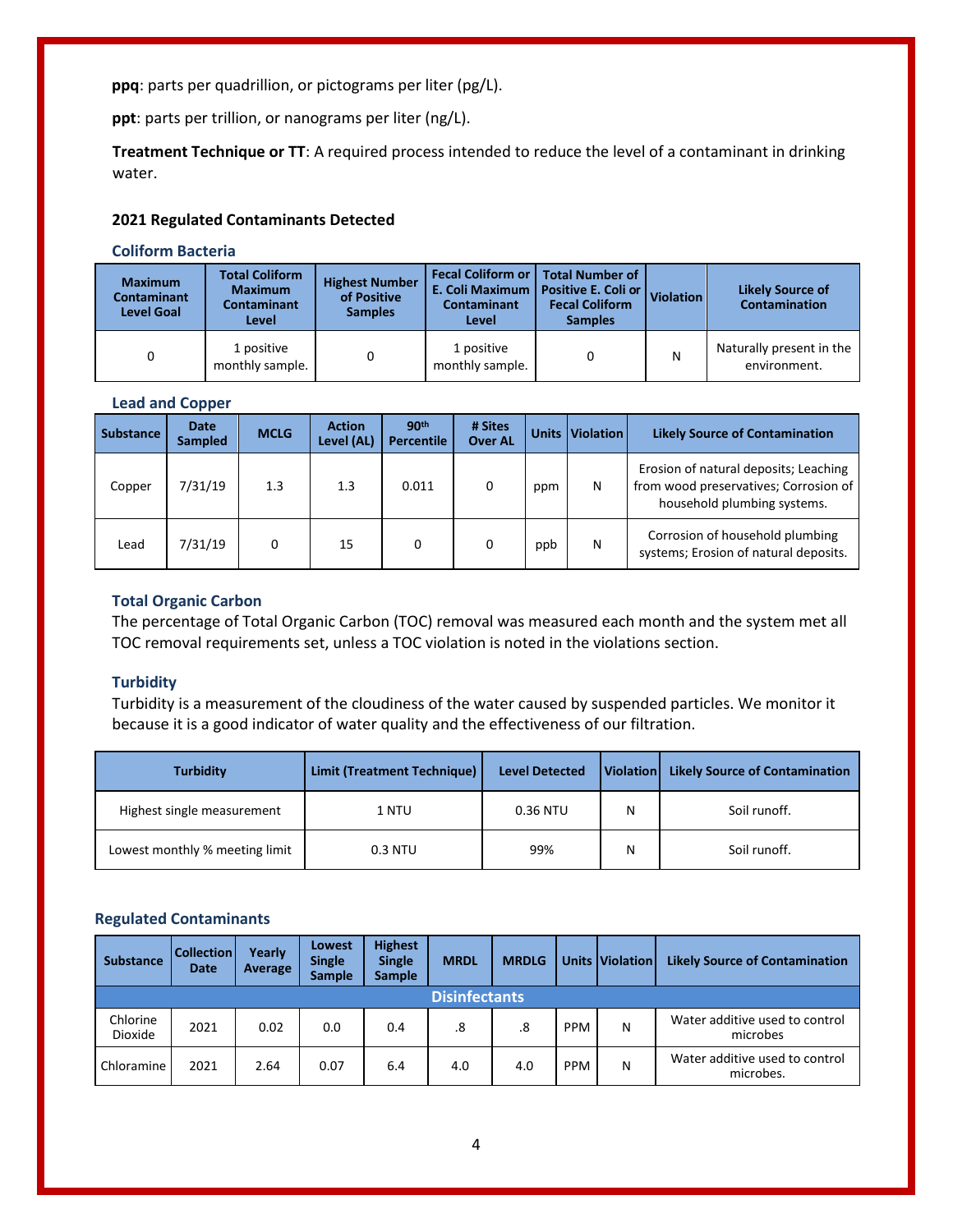| <b>Substance</b>                          | <b>Collection</b><br><b>Date</b> | <b>Highest</b><br><b>Level</b><br><b>Detected</b> | <b>Range of</b><br><b>Levels</b><br><b>Detected</b>   | <b>MCLG</b>                       | <b>MCL</b>     | <b>Units</b> | <b>Violation</b> | <b>Likely Source of</b><br><b>Contamination</b>                                                                                                                                         |
|-------------------------------------------|----------------------------------|---------------------------------------------------|-------------------------------------------------------|-----------------------------------|----------------|--------------|------------------|-----------------------------------------------------------------------------------------------------------------------------------------------------------------------------------------|
|                                           |                                  |                                                   | <b>Disinfection By-Products</b>                       |                                   |                |              |                  |                                                                                                                                                                                         |
| Chlorite                                  | 2021                             | 0.702                                             | $0.0 -$<br>0.702                                      | 0.8                               | $\mathbf{1}$   | ppm          | N                | By-product of drinking<br>water disinfection.                                                                                                                                           |
| <b>Haloacetic Acids</b><br>(HAA5)         | 2021                             | 30                                                | $11.6 -$<br>47.5                                      | No<br>goal<br>for<br>the<br>total | 60             | ppb          | Ν                | By-product of drinking<br>water disinfection.                                                                                                                                           |
| Total<br><b>Trihalomethanes</b><br>(TTHM) | 2021                             | 67                                                | 17.4 - 119                                            | No<br>goal<br>for<br>the<br>total | 80             | ppb          | N                | By-product of drinking<br>water disinfection.                                                                                                                                           |
|                                           |                                  |                                                   | <b>Inorganic Contaminants</b>                         |                                   |                |              |                  |                                                                                                                                                                                         |
| Asbestos                                  | 2021                             | < 0.197                                           | $< 0.197 -$<br>< 0.197                                | $\overline{7}$                    | 7              | <b>MFL</b>   | ${\sf N}$        | The dissolution of<br>asbestos-containing<br>minerals and ores as well<br>as from industrial<br>effluents, atmospheric<br>pollution, and A/C pipes<br>in water-distribution<br>systems. |
| <b>Barium</b>                             | 2021                             | 0.0083                                            | $0.083 -$<br>0.083                                    | $\overline{2}$                    | $\overline{2}$ | ppm          | N                | Discharge of drilling<br>wastes; Discharge from<br>metal refineries; Erosion<br>of natural deposits.                                                                                    |
| Cyanide                                   | 2020                             | 0.21                                              | $0.21 -$<br>0.21                                      | 0.2                               | 0.2            | ppm          | N                | Discharge from plastic<br>and fertilizer factories;<br>Discharge from<br>steel/metal factories.                                                                                         |
| Fluoride                                  | 2021                             | 0.7                                               | $0.7 - 0.7$                                           | 4                                 | 4              | ppm          | N                | Erosion of natural<br>deposits; Water additive<br>which promotes strong<br>teeth; Discharge from<br>fertilizer and aluminum<br>factories.                                               |
| Nitrate                                   | 2021                             | 0.1                                               | $0.1 - 0.1$                                           | 10                                | 10             | ppm          | ${\sf N}$        | Runoff from fertilizer use;<br>Leaching from septic<br>tanks, sewage; Erosion of<br>natural deposits.                                                                                   |
| Nitrite                                   | 2013                             | < 0.05                                            | $< 0.05 -$<br>< 0.05                                  | $\mathbf{1}$                      | 1              | ppm          | N                | Runoff from fertilizer use;<br>Leaching from septic<br>tanks, sewage; Erosion of<br>natural deposits.                                                                                   |
|                                           |                                  |                                                   | <b>Radioactive Contaminants</b>                       |                                   |                |              |                  |                                                                                                                                                                                         |
| Beta/photon<br>emitters                   | 2017                             | 6.2                                               | $6.2 - 6.2$                                           | 0                                 | 50             | pCi/L*       | N                | Decay of natural and<br>man- made deposits.                                                                                                                                             |
|                                           |                                  |                                                   | <b>Secondary and Other Contaminants Not Regulated</b> |                                   |                |              |                  |                                                                                                                                                                                         |
| Aluminum                                  | 2021                             | 0.173                                             | $0.173 -$<br>0.173                                    | 0.2                               | 0.2            | ppm          | N                | Naturally occurring<br>element                                                                                                                                                          |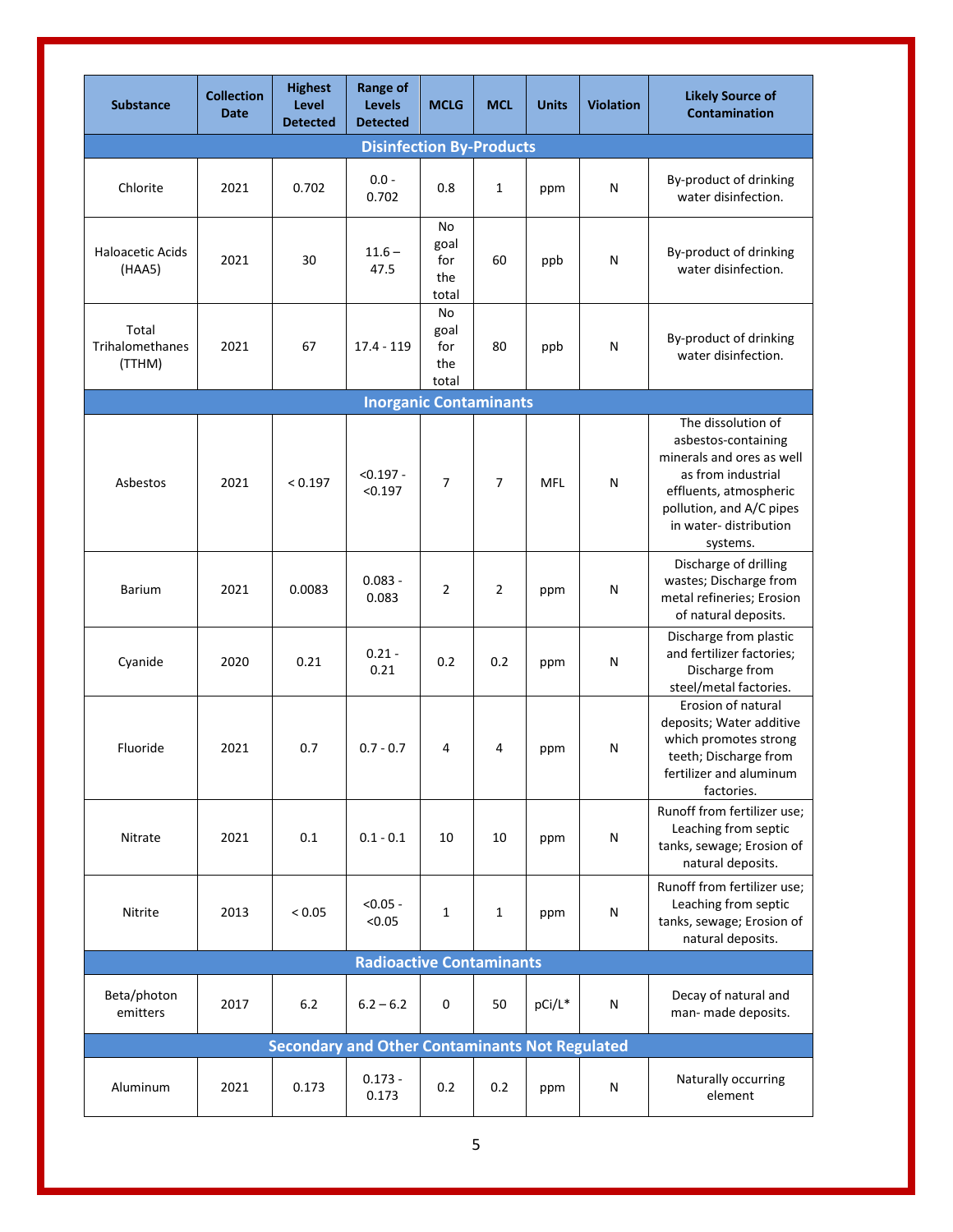| <b>Substance</b>             | <b>Collection</b><br><b>Date</b> | <b>Highest</b><br>Level<br><b>Detected</b> | Range of<br><b>Levels</b><br><b>Detected</b>                  | <b>MCLG</b> | <b>MCL</b> | <b>Units</b> | <b>Violation</b> | <b>Likely Source of</b><br><b>Contamination</b>   |
|------------------------------|----------------------------------|--------------------------------------------|---------------------------------------------------------------|-------------|------------|--------------|------------------|---------------------------------------------------|
|                              |                                  |                                            | <b>Secondary and Other Contaminants Not Regulated (Cont.)</b> |             |            |              |                  |                                                   |
| Calcium                      | 2021                             | 33.7                                       | $33.7 -$<br>33.7                                              | NA          | NА         | ppm          | N                | Naturally occurring element.                      |
| Chloride                     | 2021                             | 63                                         | $63 - 63$                                                     | <b>NA</b>   | <b>NA</b>  | ppm          | N                | Naturally occurring element.                      |
| Hardness                     | 2021                             | 118                                        | $118 - 118$                                                   | <b>NA</b>   | NA         | ppm          | N                | Naturally occurring calcium<br>and magnesium.     |
| Magnesium                    | 2021                             | 8.19                                       | $8.19 -$<br>8.19                                              | NA          | NA         | ppm          | N                | Naturally occurring element.                      |
| Manganese                    | 2021                             | 0.0036                                     | $0.0036 -$<br>0.0036                                          | 0.05        | 0.05       | ppm          | N                | Naturally occurring element.                      |
| Nickel                       | 2021                             | 0.0013                                     | $0.0013 -$<br>0.0013                                          | ΝA          | <b>NA</b>  | ppm          | N                | Erosion of natural deposits.                      |
| pH                           | 2021                             | 9.66                                       | $6.91 - 9.66$                                                 | <b>NA</b>   | <b>NA</b>  | SU           | N                | Measure of corrosivity of<br>water.               |
| Potassium                    | 2021                             | 7.84                                       | $7.84 -$<br>7.84                                              | ΝA          | NA         | ppm          | N                | Naturally occurring element.                      |
| Sodium                       | 2021                             | 50.8                                       | $50.8 -$<br>50.8                                              | ΝA          | NА         | ppm          | N                | Naturally occurring element.                      |
| Total<br>Alkalinity          | 2021                             | 85                                         | $85 - 85$                                                     | <b>NA</b>   | NA         | ppm          | N                | Naturally soluble mineral salts.                  |
| Total<br>Dissolved<br>Solids | 2021                             | 292                                        | 292 - 292                                                     | NA          | <b>NA</b>  | ppm          | N                | Total dissolved mineral<br>constituents in water. |
| Zinc                         | 2021                             | < 0.005                                    | $< 0.005 -$<br>< 0.005                                        | 5           | 5          | ppm          | N                | Erosion of natural deposits.                      |

\* EPA considers 50 pCi/L to be the level of concern for beta particles.